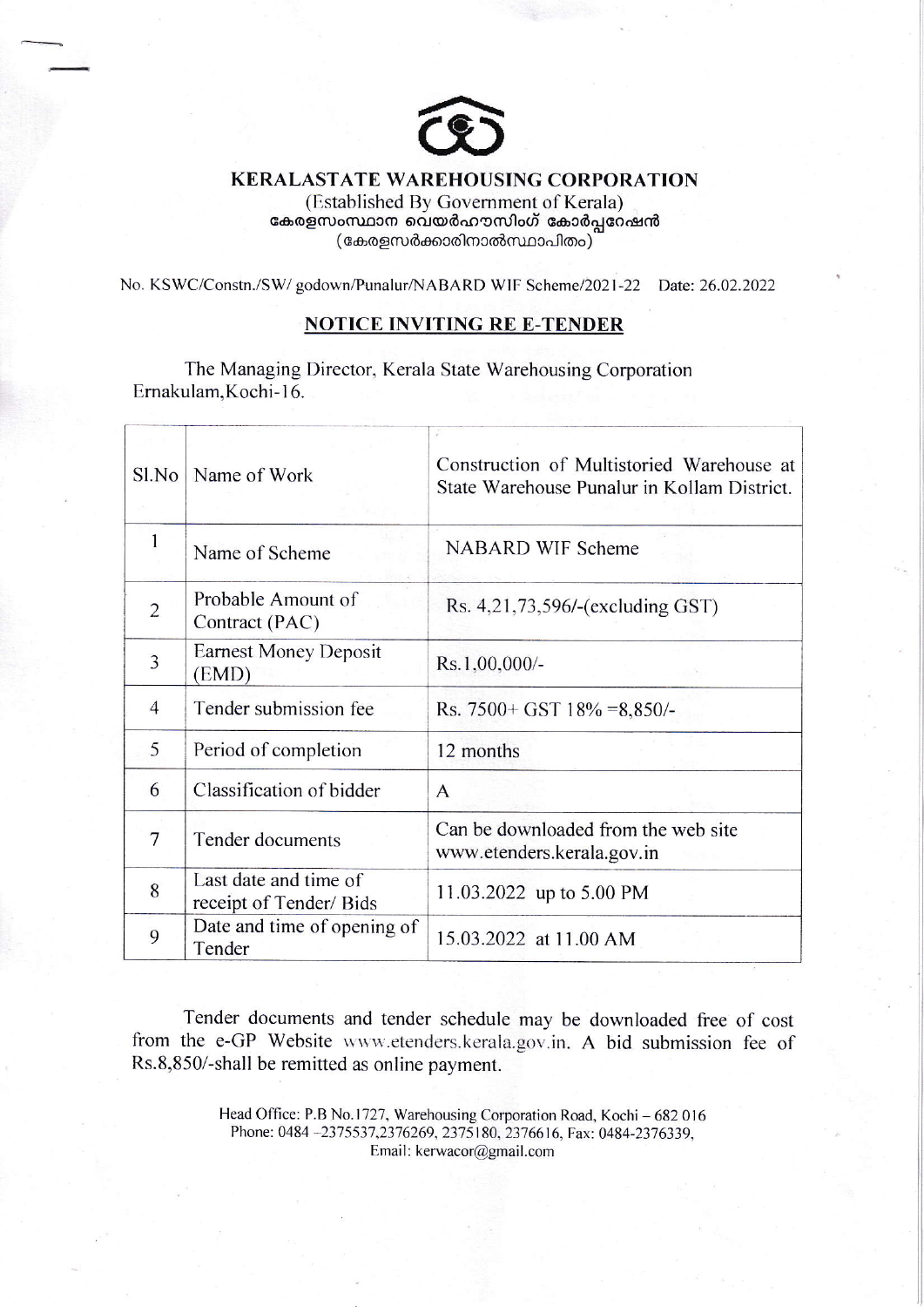All bid/ tender documents are to be submitted online only and in the designated cover(s)/envelope(s) on the e-GP website. Tenders/ bids shall be accepted only through online mode on the e-GP website and no manual submission of the same shall be entertained. Late tenders will not be accepted.

Tender conditions duly filled and signed, copy of valid Registration Certificate duly self attested, Valid experience certificates attested, Original Preliminary Agreement in stamp paper worth Rs.200/- ,Positive Net worth Certificate for the last 2 financial years duly certified by practicing Chartered Accountant, E-payment form duly filled and EMD exemption Certificate (if any) shall be submitted online and subsequently in a separate cover physically on or before 14.03.2022. 5PM.More details on EMD & Cost of Tender documents/ bid submission fee are mentioned in the tender notice.

The bids shall be opened online at the office of the Managing Director , Kerala State Warehousing Corporation. PB No. I727. Kochi-16 on 15.03.2022 at 11.00AM by the Executive Engineer < Competent Tender Opening Authority>in the presence of the Bidders / their representatives who wish to attend at the above address. If the tender opening date happens to be on a holiday or non-working day due to any other valid reason, the tender opening process will be done on the next working day at same time and place.

Online Tenders/ bids are to be accompanied with a preliminary agreement executed in Kerala stamp paper worth Rs.200/-. Tenders/ bids received online without the preliminary agreement will not be considered and shall be summarily rejected. Further details can be had from the NIT or Office of the Executive Engineer, Kerala State Warehousing Corporation during working hours.

All other existing conditions related to e-tendering of Kerala PWD will be applicable in this tender also. The Kerala State Warehousing Corporation will not be responsible for any error like missing of schedule data while downloading by the Bidder.

Managing Director  $\mathbb{R}$ AFINO AVE C.E

Head Office: P.B No.1727, Warehousing Corporation Road, Kochi - 682 016 Phone: 0484-2375537,2376269, 2375180, 2376616, Fax: 0484-2376339. Email: kerwacor@gmail.com